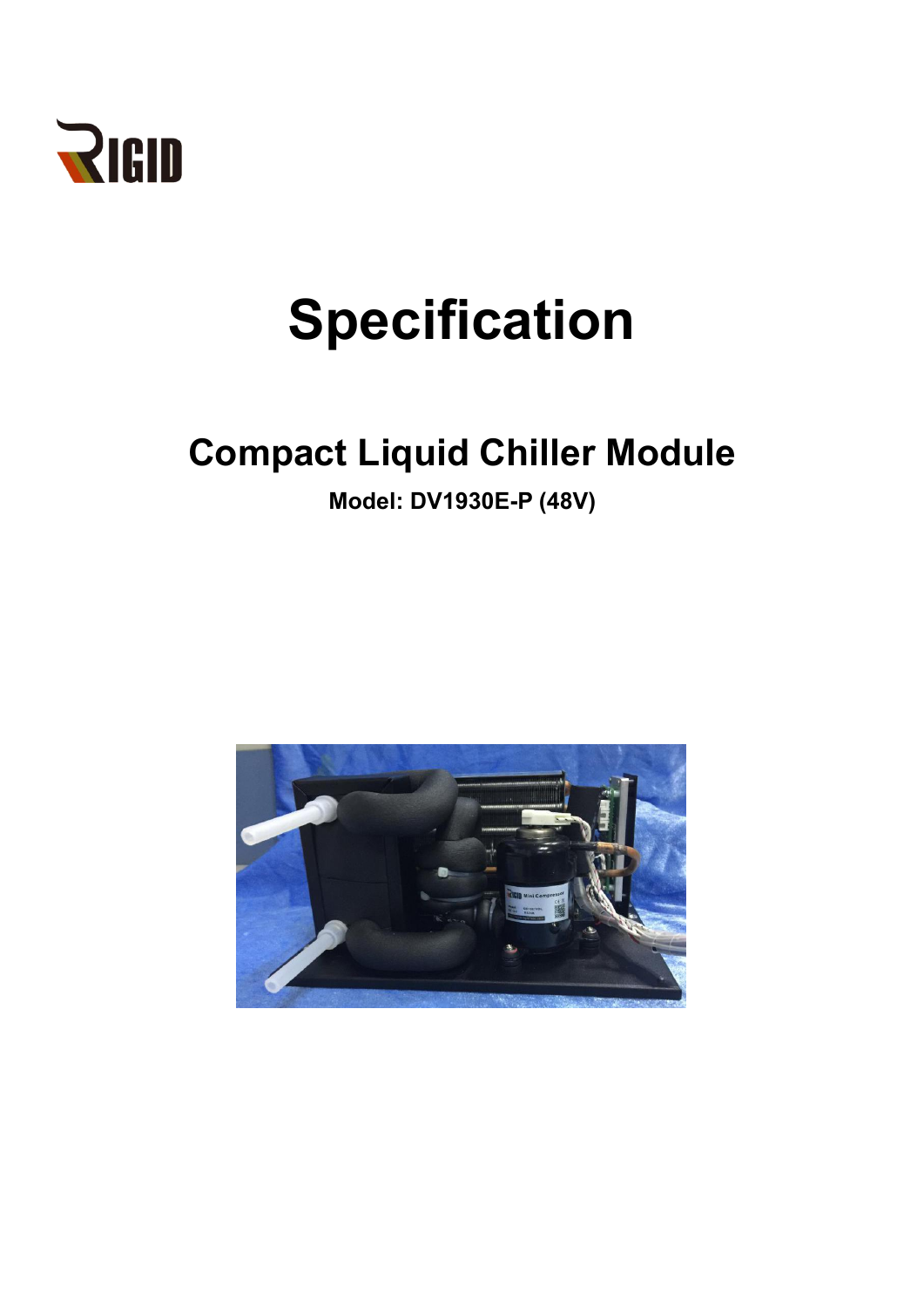# **1-Specification:**

| <b>Model Name</b>         | DV1930E-P                     |
|---------------------------|-------------------------------|
| DC Compressor Model       | QX1903VDL                     |
| Refrigerant               | R134a                         |
| <b>Rated Voltage</b>      | 48V                           |
| <b>Voltage Range</b>      | 35 V - 58 V                   |
| Start-up Voltage          | 48 V                          |
| <b>Temperature Range</b>  | $-16C \sim 30C$ degree        |
| <b>Max Current</b>        | 7.5A                          |
| <b>Cooling Capacity</b>   | 100W~455 W                    |
| <b>Capillary Tube</b>     | $\Phi$ 2 * 0.8 m              |
| <b>Work Current Range</b> | $1.0 - 4.1 A$                 |
| <b>Noise</b>              | $40 \downarrow$ dB(A)         |
| Vibration                 | $≤0.65$ m/s2                  |
| N.W                       | 6.61lbs/3.0 Kgs               |
| Motor Speed               | $2000 \sim 6000$ rpm          |
| <b>Driver Board</b>       | Variable Frequency Controller |

### **2-Other Parameters:**

| Item                         | Standard                                                                                                            | Overload       | <b>Note</b>           |  |  |
|------------------------------|---------------------------------------------------------------------------------------------------------------------|----------------|-----------------------|--|--|
| <b>Discharge Pressure</b>    | $<$ 1.7MPa                                                                                                          | $<$ 2.2MPa     | Compressor will be    |  |  |
| <b>Suction Pressure</b>      | $0.1 - 0.3Mpa$                                                                                                      | $0.1 - 0.3Mpa$ | overloaded protection |  |  |
| <b>Compression Ratio</b>     | $<$ 6                                                                                                               | < 8            | when temp reaches     |  |  |
| Discharge Temp               | 84° degree                                                                                                          | 105° degree    | 105° degree           |  |  |
| <b>Start-up Pressure</b>     | Only when system's high-low pressure under balance can<br>operate compressor (Compressor has this built-in setting) |                |                       |  |  |
| Max Tilt Angle               | $40^{\circ}$                                                                                                        |                |                       |  |  |
| Oil Type & Amount            | Type: POE68#                                                                                                        | Amount: 25cc   |                       |  |  |
| <b>Compressor Protection</b> | <b>Controller Automatic Protection</b>                                                                              |                |                       |  |  |
| Motor Data                   | PM Brushless DC Motor                                                                                               |                |                       |  |  |
| <b>Noise</b>                 | 52dB                                                                                                                |                |                       |  |  |

@ Cooling Specialist \* RIGID HVAC CO., LTD \* <https://www.rigidhvac.com> \* Email: [info@rigidhvac.com](mailto:info@rigidhvac.com)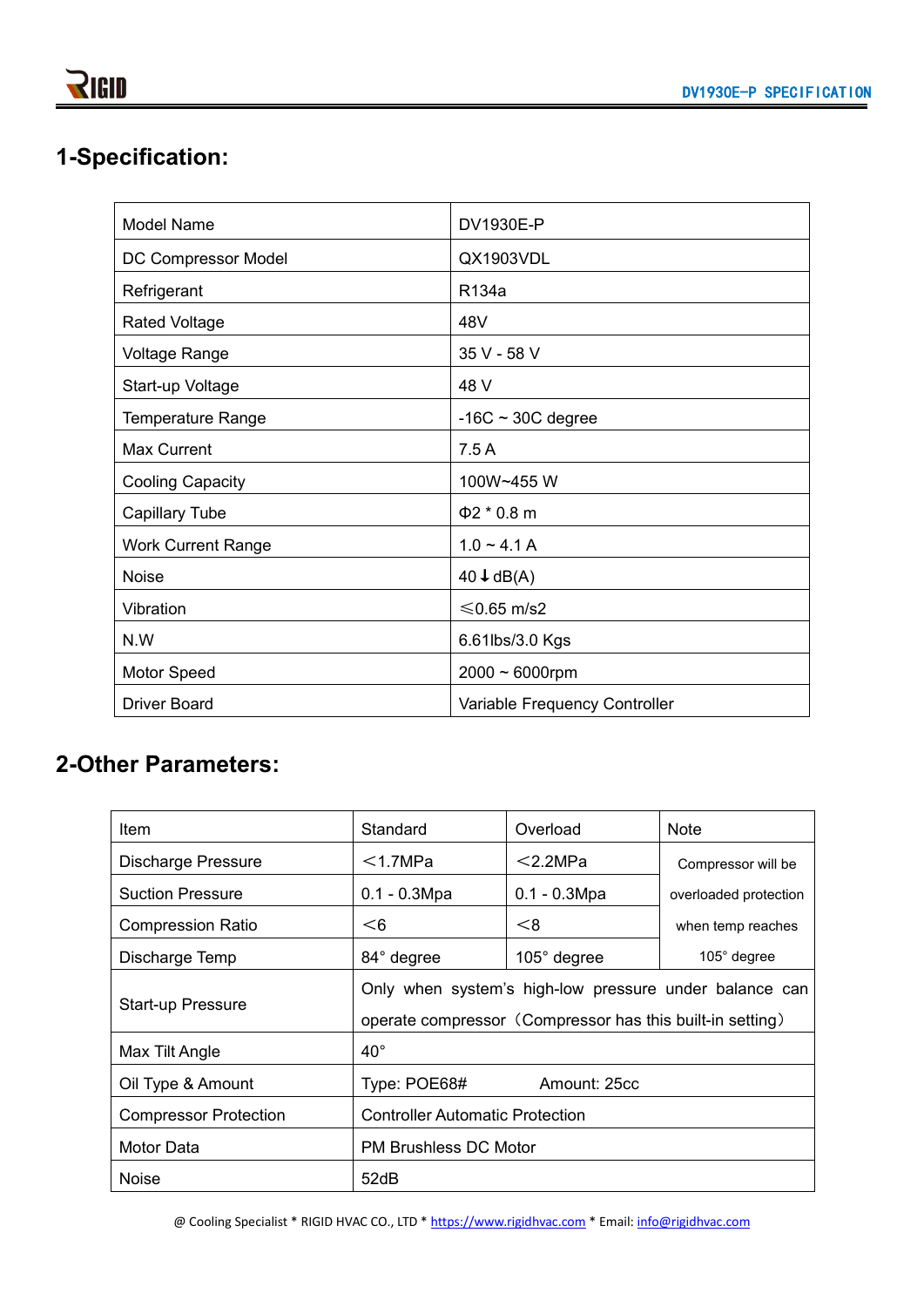#### **3. Small Water Circulating Cooling System**

The diagram are just for reference only. We're able to customize according to users' demand for whole system optimization.



@ Cooling Specialist \* RIGID HVAC CO., LTD \* <https://www.rigidhvac.com> \* Email: [info@rigidhvac.com](mailto:info@rigidhvac.com)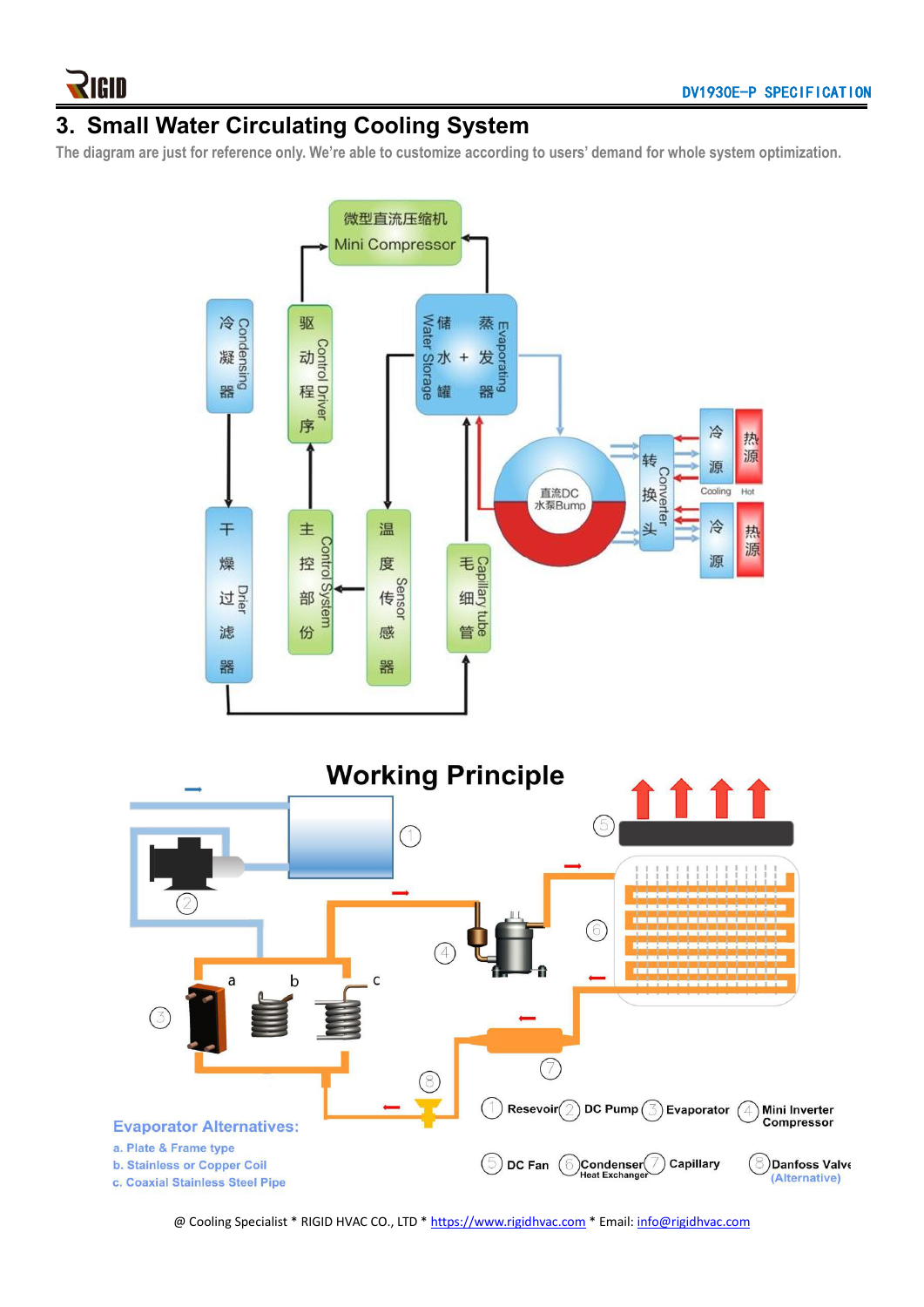

- ① **EN Switch EN, Enable terminal, reservation for EN.**
- ② **PWN speed control terminal (0~5V,1K~10KHz).**
- ③ **Fault alarm compressor failure alarm, high level-normal, low level-failure.**
- ④ **Connecting lines (Any direction connecting the compressor).**
- ⑤ **TTL communication port.**
- ⑥ **0~5V to adjust the speed.**
- ⑦ **Terminal for potentiometer with 50kohm to adjust speed.**
- ⑧ **Control program edit input socket.**
- ⑨ **Green LED.**
- ⑩ **Red LED.**



## The Driver Board Wiring Diagram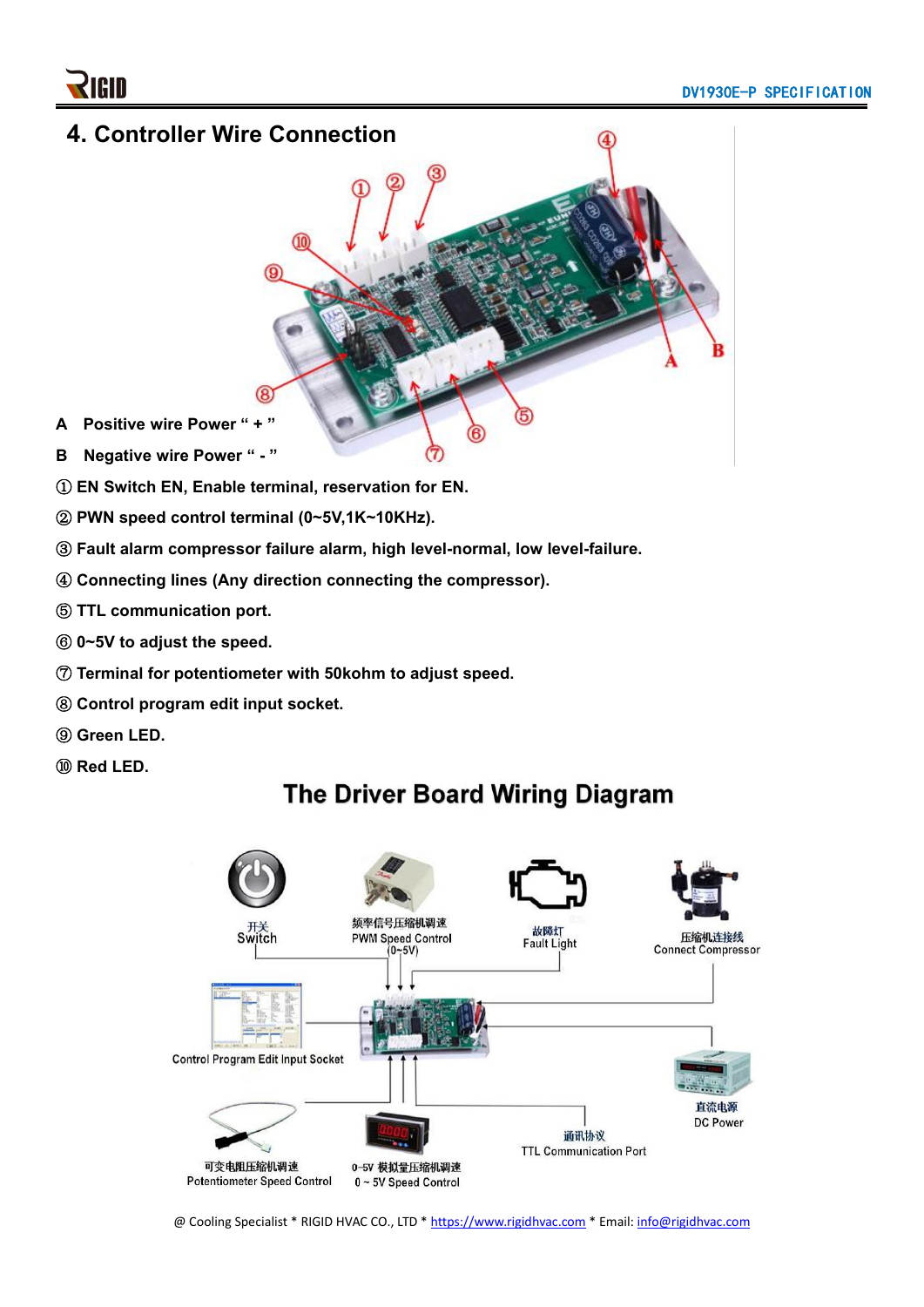#### **5. Attentions:**

1. Please check evaporator & condenser installation properly, when compressor is failed or poor refrigerating. Make sure the system is complete vacuum and no water inside. Refrigerant oil lacking also leads to poor refrigerating capacity.

2. Notice, Refrigerant oil will be released when we are charging refrigerant gas. Make sure the compressor has enough refrigerant oil (25g). Or compressor motor will face possible jammed or stuck due to oil lockage.<br>3. Important Functional Description:

3.1 The controller adopts analog signal control, set by communication mode. The control mode will not be saved.

3.2 Communication control mode please follows the communication protocol MODBUS RTU. (**\* Details please**

#### **check the attached file.**)

3.3 Under analog signal control, there are 3 types of instructions: constant pressure simulation instruction, variable resistor speed and Variable frequency speed. The highest is priority. (The default input instruction is 0).

▲The corresponding relation between simulation instruction and speed is straight line. 0V-0.5V corresponds stop,

it starts to work when instruction is more than  $0.7V$ ;  $0.7V - 5V$  corresponds 2000rpm  $\sim 6000$ rpm

▲The corresponding relationship between frequency instruction and speed is straight line. 300~500Hz corresponds stop and 1000Hz starts to work; 1000~10000Hz corresponds 2000rpm  $\sim 6000$ rpm

▲Variable resistance speed, 50k stops, 30k ~ 0k corresponds to 2000 RPM to 6000 RPM

#### 3.4 Controller

This controller has two LED lights (Red and Green), following are definitions:

| <b>Controller State</b>          | <b>Green Light</b>                                                                      | <b>Red Light</b>                                                              |  |
|----------------------------------|-----------------------------------------------------------------------------------------|-------------------------------------------------------------------------------|--|
| <b>Motor Standby</b>             | Twinkle (On-0.25s, Off-0.25s)                                                           | Off State                                                                     |  |
| Motor Fault                      | Twinkle "N" (On-0.25s, Off-0.25s), then off 2s.<br>Off State<br>(N is the Fault Signal) |                                                                               |  |
| <b>Motor Normal</b><br>Operation | Twinkle (On-0.25s, Off-0.25s)<br>Red light is off when the green light is on.           | Twinkle (Off-0.25s, On-0.25s)<br>Red light is on when the green light is off. |  |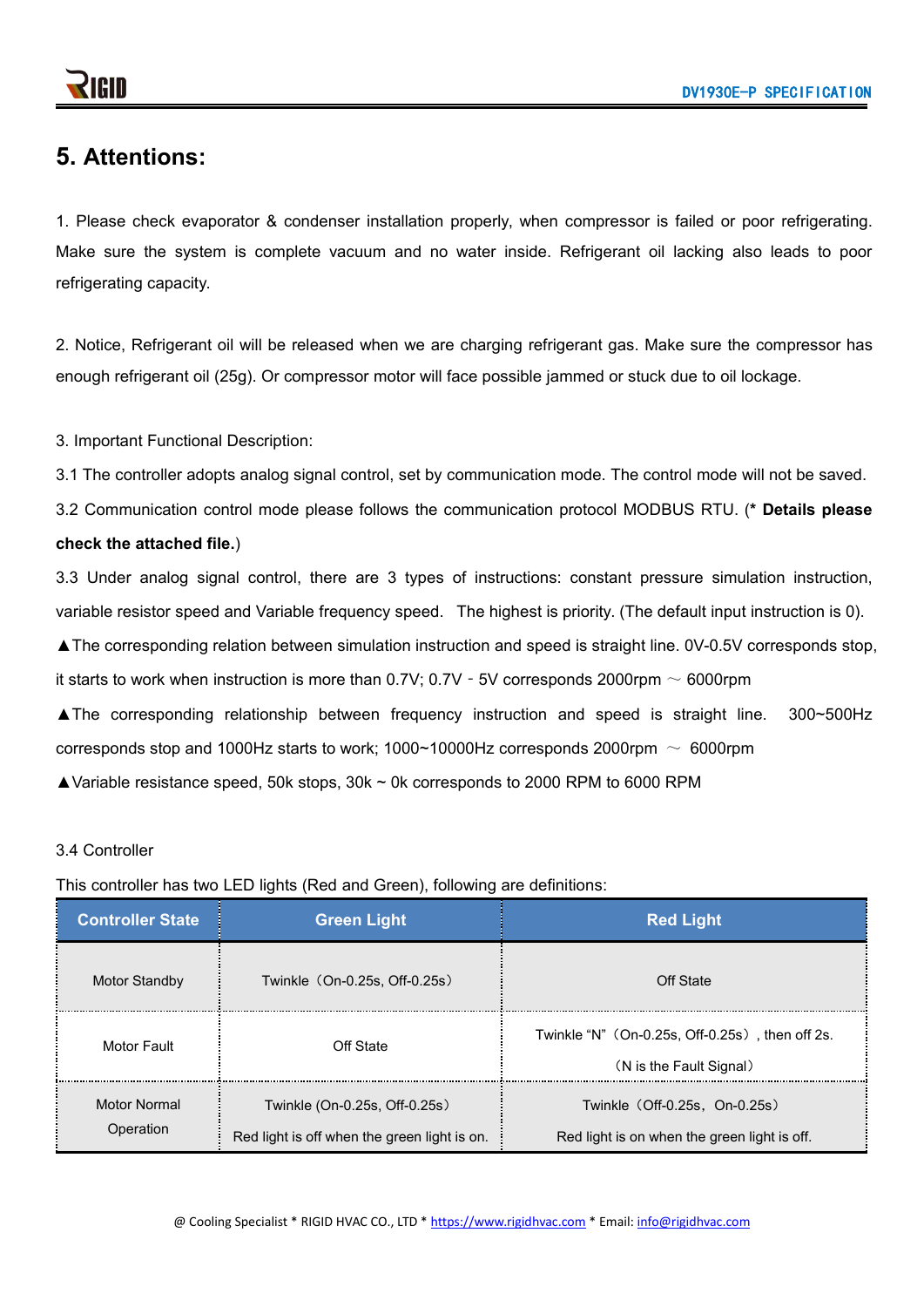

#### 3.5 Trouble Shooting Manual

| <b>Signal</b>  | <b>Fault Type</b>                | <b>State</b>                                                                                                                                                                             |  |
|----------------|----------------------------------|------------------------------------------------------------------------------------------------------------------------------------------------------------------------------------------|--|
|                | Over-Current                     | Controller will report over-current fault when current reaches 30A. It<br>recovers after 3mins. Compressor need to be restarted if current is<br>overloaded for 7 times within 1 hour.   |  |
| $\overline{2}$ | Motor Block up                   | Controller will stop if motor block up, it will recover after 3mins. However,<br>it takes 10 mins to recover if motor block up 3 times continuously.                                     |  |
| 3              | Temperature sensor<br>failed     | Controller won't work if temperature sensor fails to connection.                                                                                                                         |  |
| 4              | Inverter temperature<br>overload | Power Module, Max temperature is $105^{\circ}$ C, it will recover when<br>temperature is $85^{\circ}$ C, controller re-work after 3mins pause if temperature<br>overloads several times. |  |
| 5              | Bus undervoltage                 | Bus will report default when voltage is less than 8.2V, controller stops.                                                                                                                |  |
| 6              | Bus overvoltage                  | Bus will report default when voltage is over 17V and recover when<br>voltage below 16V. Controller stop under voltage overloaded.                                                        |  |
| $\overline{7}$ | Output default<br>phase          | Compressor can't work if fails to connect the controller. Output default<br>phase, will recover in 3mins.                                                                                |  |